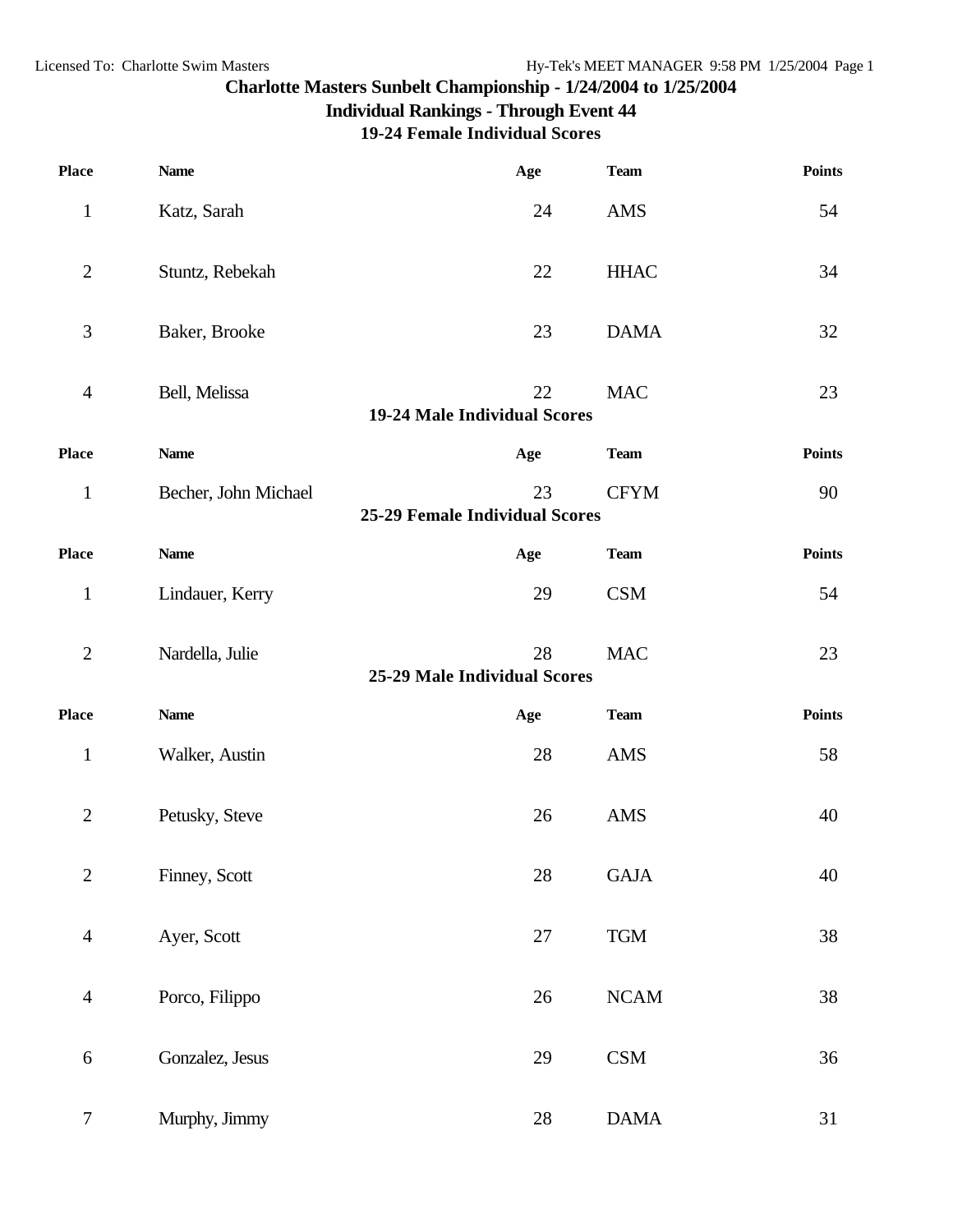| Licensed To: Charlotte Swim Masters |     |                |                                                                                                                                                                                                                                                    |
|-------------------------------------|-----|----------------|----------------------------------------------------------------------------------------------------------------------------------------------------------------------------------------------------------------------------------------------------|
|                                     |     |                |                                                                                                                                                                                                                                                    |
| Caraher, Joe                        | 29  | <b>UNA</b>     | 2950.                                                                                                                                                                                                                                              |
| Medendorp, Mark                     | 26  | <b>TMS</b>     | 28                                                                                                                                                                                                                                                 |
| Harrison, Joel R                    | 29  | <b>UNA</b>     | 2450.                                                                                                                                                                                                                                              |
| Green, Marcus E                     | 28  | <b>CSM</b>     | 19                                                                                                                                                                                                                                                 |
| Su, Billy                           | 29  | <b>RAM</b>     | 18                                                                                                                                                                                                                                                 |
| Nosal, Peter                        | 28  | <b>NCMS</b>    | 16                                                                                                                                                                                                                                                 |
| Case, Joshua                        | 29  | <b>CSM</b>     | 10                                                                                                                                                                                                                                                 |
| Collins, Jamie                      | 28  | <b>SMAC</b>    | $\overline{7}$                                                                                                                                                                                                                                     |
| O'Conner, Joanthan                  | 27  | <b>NCMS</b>    | 3                                                                                                                                                                                                                                                  |
| <b>Name</b>                         | Age | <b>Team</b>    | <b>Points</b>                                                                                                                                                                                                                                      |
| St.Jean, Rebeca                     | 33  | <b>CFYM</b>    | 56                                                                                                                                                                                                                                                 |
| Hardy, Allison                      | 30  | $\mathbf{AMS}$ | 54                                                                                                                                                                                                                                                 |
| Williams, Heidi                     | 34  | $\it NCAM$     | 46                                                                                                                                                                                                                                                 |
| Henninger, Sara                     | 31  | <b>CSM</b>     | $38\,$                                                                                                                                                                                                                                             |
| Hurst, Kim                          | 34  | <b>GAJA</b>    | 37                                                                                                                                                                                                                                                 |
| Braun, Erika                        | 31  | <b>RAM</b>     | 32                                                                                                                                                                                                                                                 |
| Buchoux, Michelle                   | 31  | $\rm MAC$      | 19                                                                                                                                                                                                                                                 |
| Somerall, Sara                      | 30  | <b>HHAC</b>    | 17                                                                                                                                                                                                                                                 |
|                                     |     |                | Hy-Tek's MEET MANAGER 9:58 PM 1/25/2004 Page 1<br>Charlotte Masters Sunbelt Championship - 1/24/2004 to 1/25/2004<br><b>Individual Rankings - Through Event 44</b><br><b>30-34 Female Individual Scores</b><br><b>30-34 Male Individual Scores</b> |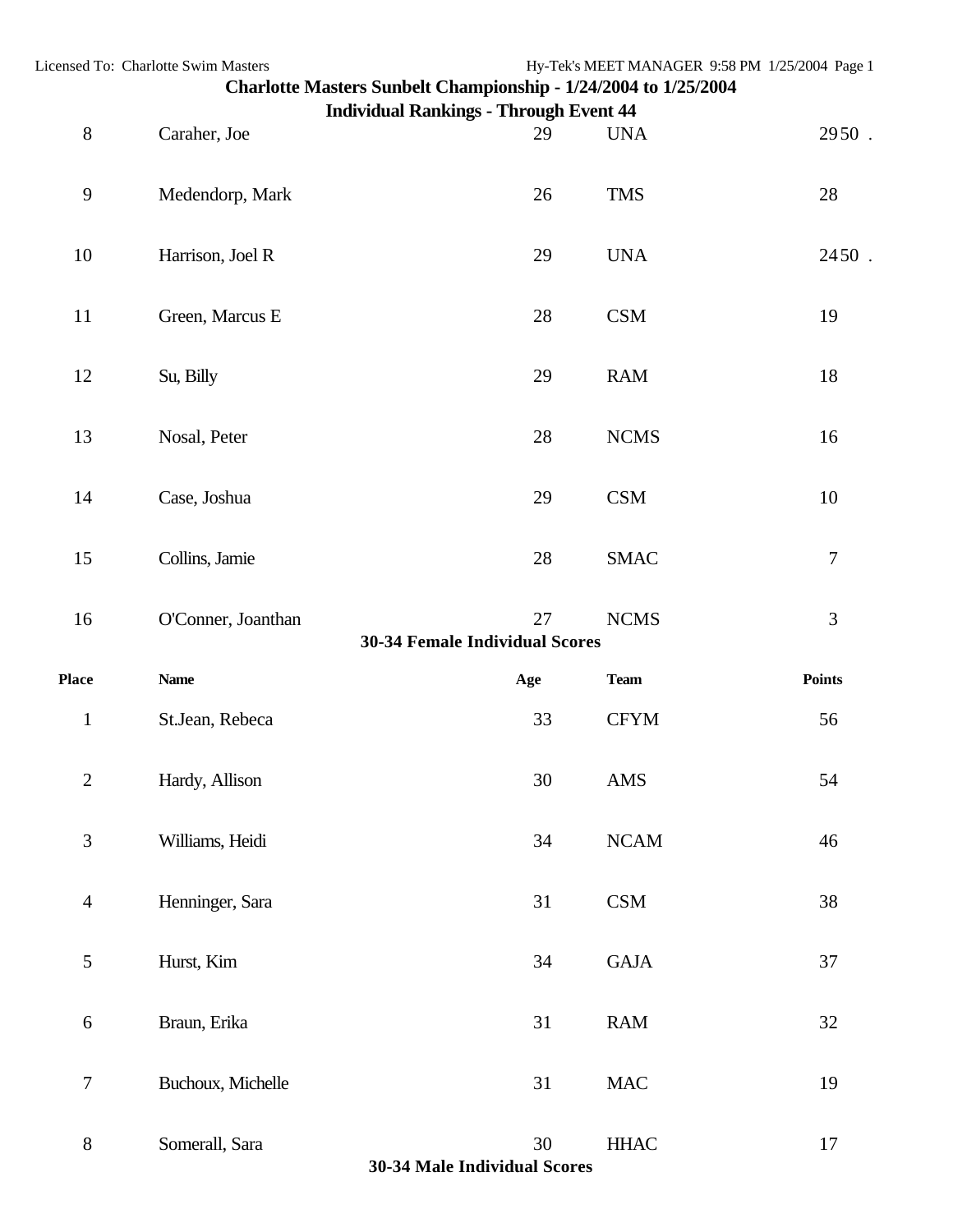| <b>Place</b>     | <b>Name</b>        |                                | Age    | <b>Team</b>           | Points     |
|------------------|--------------------|--------------------------------|--------|-----------------------|------------|
| $\mathbf{1}$     | Lizano, Antonio    |                                | 32     | $\mathbf{CSM}$        | 61         |
| $\overline{2}$   | Murray, Jeff       |                                | 34     | $\mathbf{CSM}$        | 43         |
| 3                | Reese, Greg        |                                | 32     | <b>GAJA</b>           | 32         |
| $\mathfrak{Z}$   | Aber, Dan          |                                | 30     | <b>RAM</b>            | 32         |
| 5                | Andersen, Morten   |                                | 33     | $\rm MAC$             | 29         |
| 6                | Tvermoes, Nicolai  |                                | 33     | <b>DAMA</b>           | 27         |
| $\tau$           | Windham, Aaron     |                                | 30     | <b>GAJA</b>           | 18         |
| $\boldsymbol{7}$ | Petcu, Razvan      |                                | $30\,$ | $\mathbf{CSM}$        | 18         |
| $\boldsymbol{7}$ | Schultz, Brian     |                                | 34     | AMS                   | 18         |
| 10               | Watson, Bret       |                                | 31     | <b>BUMS</b>           | 17         |
| 11               | McMenamin, John    | 35-39 Female Individual Scores | 30     | CSM                   | $\sqrt{5}$ |
| <b>Place</b>     | <b>Name</b>        |                                | Age    | <b>Team</b>           | Points     |
| $\mathbf{1}$     | Mathney, Linda     |                                | 39     | <b>CFYM</b>           | 44         |
| $\sqrt{2}$       | Rogers, Christina  |                                | 39     | $\operatorname{GCYM}$ | 36         |
| $\mathbf{2}$     | Plevka, Sarah Jane |                                | 37     | $\rm MAC$             | 36         |
| $\overline{4}$   | Downing, Linda     |                                | 39     | $\operatorname{GAJA}$ | 34         |
| 5                | Smith, Jodi        |                                | 38     | <b>BUMS</b>           | 30         |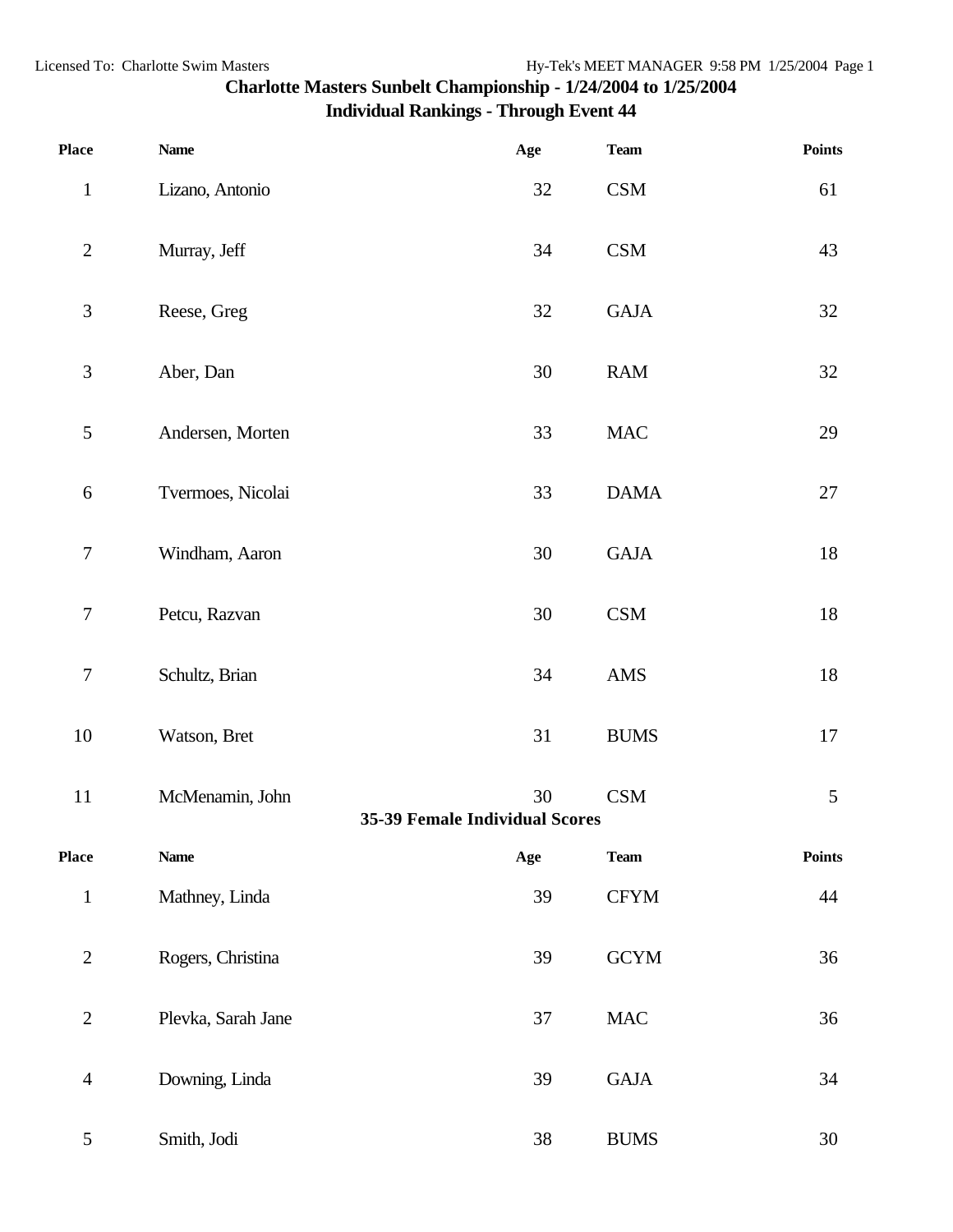| 6                        | Culton, Cathy       | 38                                 | <b>THAT</b>    | 29             |
|--------------------------|---------------------|------------------------------------|----------------|----------------|
| $\boldsymbol{7}$         | Johnston, Kristen   | 37                                 | $\mathbf{CSM}$ | 27             |
| $8\,$                    | Blanchar, Jill      | 39                                 | $\mathbf{CSM}$ | 23             |
| $\overline{9}$           | Raymond, Kelly      | 37                                 | <b>VMST</b>    | 10             |
| 10                       | Smith, Celeste      | 37<br>35-39 Male Individual Scores | $\mathbf{CSM}$ | $\overline{7}$ |
| Place                    | <b>Name</b>         | Age                                | <b>Team</b>    | <b>Points</b>  |
| $1\,$                    | St.Jean, Rob        | 35                                 | <b>CFYM</b>    | 81             |
| $\mathbf{2}$             | Quam, Paul          | 37                                 | CSM            | 66             |
| $\mathfrak{Z}$           | Baker, Tim          | 38                                 | <b>UNA</b>     | 63             |
| $\overline{\mathcal{A}}$ | Parrella, Keith     | 37                                 | <b>HHAC</b>    | 41             |
| $\mathfrak{S}$           | Green, Kelly        | 38                                 | $\mathbf{CSM}$ | 31             |
| 6                        | Schad, Daniel       | 38                                 | ${\rm RAM}$    | 25             |
| $\tau$                   | Byers, Christopher  | 39                                 | CSM            | 21             |
| $8\,$                    | Kurtz, Jerry        | 37                                 | $\rm MAC$      | 14             |
| 9                        | Davis, William A    | 36                                 | $\mathbf{CSM}$ | 12             |
| 10                       | Schneeberger, Peter | 36                                 | $\rm MAC$      | $10\,$         |
| 11                       | Foskey, Tim         | 35                                 | ${\rm NCMS}$   | $\overline{7}$ |
| 11                       | Hottinger, Greg     | $37\,$                             | <b>UNA</b>     | $\tau$         |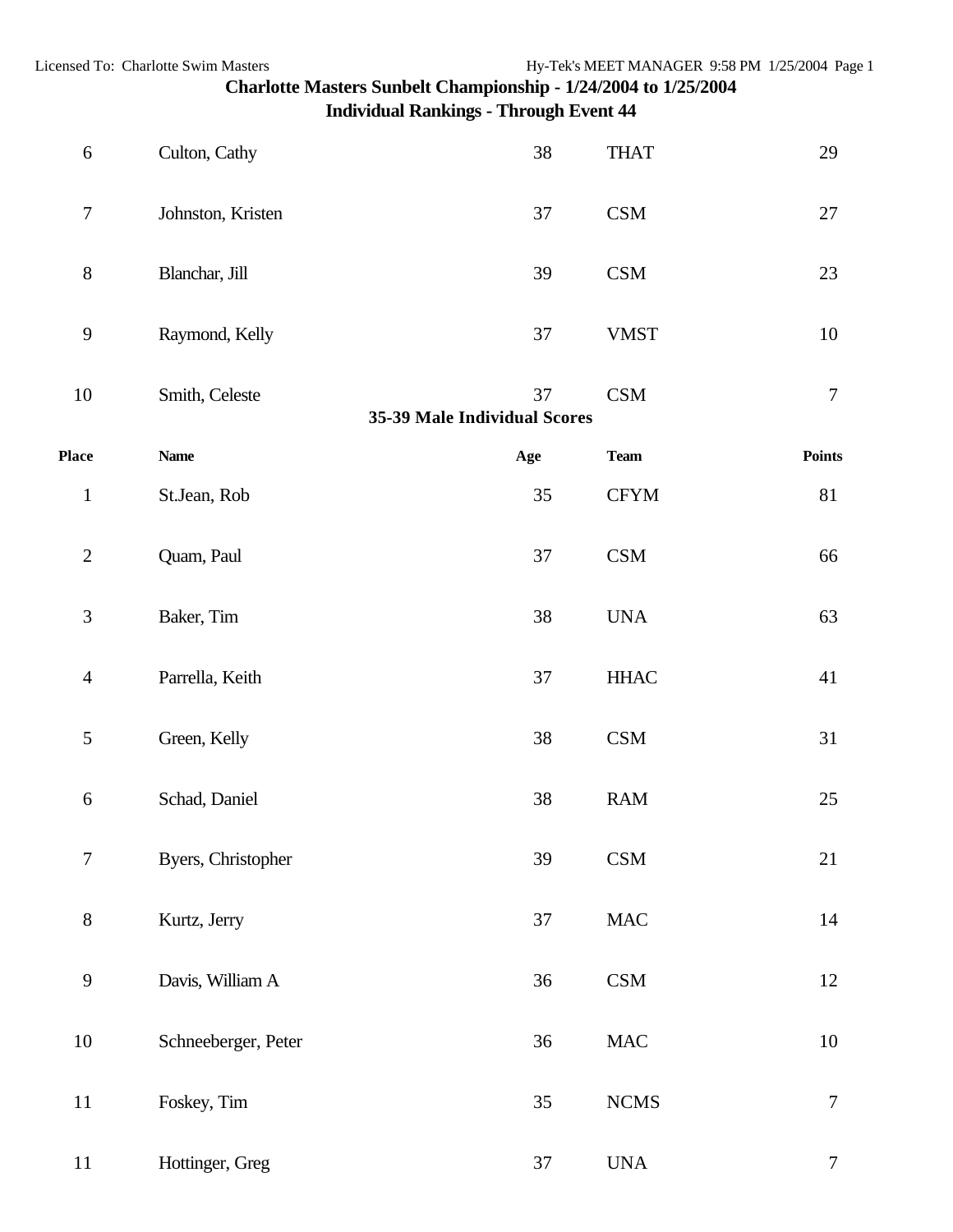| $11\,$           | McGarry, Chris     | 38<br><b>40-44 Female Individual Scores</b> | CSM            | $\overline{7}$ |
|------------------|--------------------|---------------------------------------------|----------------|----------------|
| <b>Place</b>     | <b>Name</b>        | Age                                         | <b>Team</b>    | <b>Points</b>  |
| $\,1$            | Battle, Ruth       | 41                                          | AMS            | 54             |
| $\overline{2}$   | Woodard, Alis      | 43                                          | <b>MAC</b>     | 52             |
| $\mathfrak{Z}$   | Speight, Peggy     | 42                                          | $\mathbf{AMS}$ | 36             |
| $\overline{4}$   | Fahnline, Kathy    | 40                                          | <b>CFYM</b>    | 30             |
| $\overline{4}$   | Noble, Nikki D     | 43                                          | $\rm MAC$      | 30             |
| $\sqrt{6}$       | McEachran, Frances | 42                                          | <b>GCYM</b>    | 25             |
| $\boldsymbol{7}$ | Miller, Bette      | 44                                          | $\mathbf{CSM}$ | 19             |
| $\boldsymbol{7}$ | Springer, Margie   | 42                                          | RAM            | 19             |
| $\overline{9}$   | Quillen, Diane     | 40                                          | <b>GCYM</b>    | $18\,$         |
| 9                | Wicker, Cheryl     | 43                                          | <b>THAT</b>    | $18\,$         |
| $11\,$           | Csorba, Amy        | 44                                          | <b>THAT</b>    | 14             |
| 12               | Gargano, Heidi     | 44                                          | $\rm MAC$      | $\sqrt{6}$     |
| 13               | Conway, Marty      | 43<br><b>40-44 Male Individual Scores</b>   | $\rm MAC$      | $\overline{4}$ |
| <b>Place</b>     | <b>Name</b>        | Age                                         | <b>Team</b>    | <b>Points</b>  |
| $\,1$            | Stewart, Henry     | 40                                          | ${\rm RAM}$    | 70             |
| $\mathbf{2}$     | Lechner, Chris     | 43                                          | $\mathbf{AMS}$ | 55             |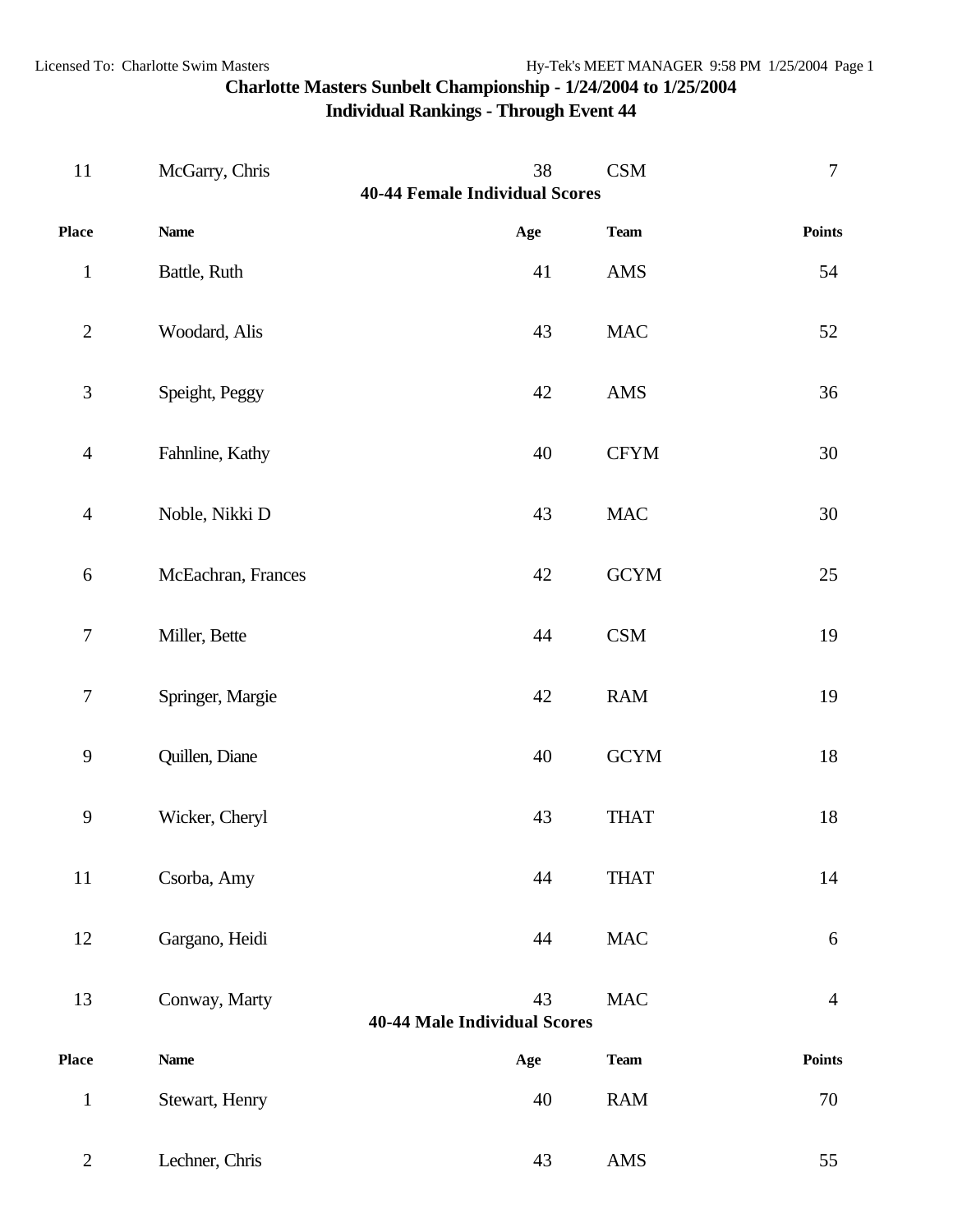| $\mathfrak{Z}$   | Mangrum, John    | $40\,$ | ${\rm RAM}$    | 45     |
|------------------|------------------|--------|----------------|--------|
| $\overline{4}$   | Smith, Jeff      | 40     | CSM            | 43     |
| $\overline{4}$   | Shaver, Dan      | 44     | ${\rm NCMS}$   | 43     |
| $\boldsymbol{6}$ | Robinson, Alan   | $44\,$ | <b>TGM</b>     | 41     |
| $\boldsymbol{7}$ | Miesner, John T  | $42\,$ | <b>CFYM</b>    | 37     |
| $8\,$            | Williams, Rick   | 43     | $\rm HHAC$     | $27\,$ |
| $\overline{9}$   | Hoover, Chip     | 44     | $\rm MAC$      | 21     |
| $10\,$           | Sheldon, Jeff    | $44\,$ | $\bold{PIMM}$  | $20\,$ |
| $11\,$           | Palmer, Rick     | $44\,$ | $\mathbf{AMS}$ | 19     |
| 12               | Erickson, John   | 42     | $\rm MAC$      | $16\,$ |
| 13               | Holshouser, Jay  | 41     | RAM            | 15     |
| 13               | Devoid, Benjamin | 43     | $\rm MAC$      | 15     |
| 15               | Seidler, Howard  | 42     | $\mathbf{CSM}$ | 12     |
| 16               | Pannenberg, Mark | 42     | $\rm MAC$      | 11     |
| 17               | Huey, Brian      | 44     | $\rm MAC$      | 10     |
| 18               | Reading, Tracy   | 42     | $\rm MAC$      | 9      |
| 19               | Williams, Hubert | 43     | $\rm MAC$      | $\, 8$ |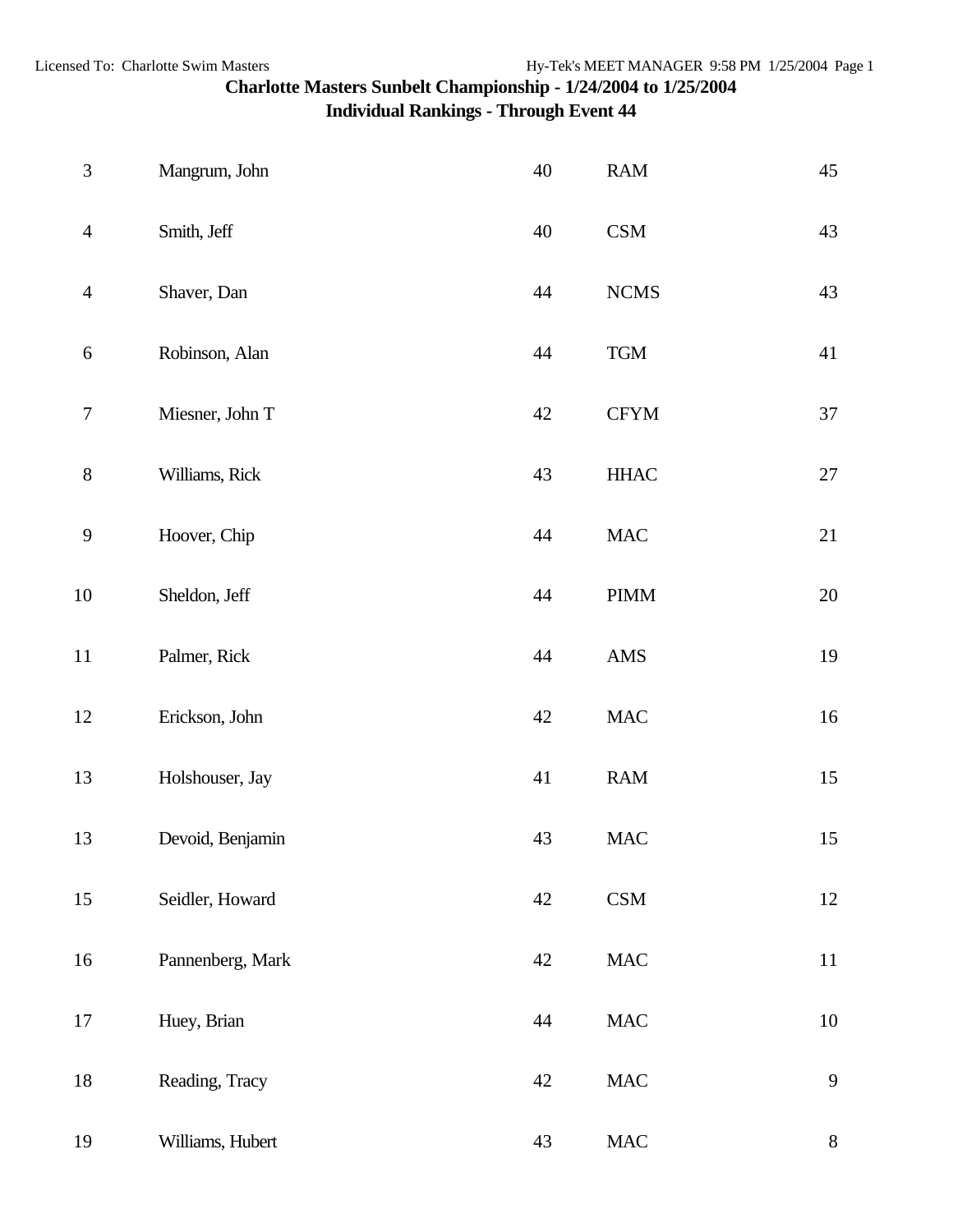| $20\,$           | Huseby, Scott A     | 41                                          | <b>MAC</b>   | $\overline{7}$ |
|------------------|---------------------|---------------------------------------------|--------------|----------------|
| 21               | Dickerman, Dwight   | 42<br><b>45-49 Female Individual Scores</b> | <b>MAC</b>   | 5              |
| <b>Place</b>     | <b>Name</b>         | Age                                         | <b>Team</b>  | <b>Points</b>  |
| $\mathbf{1}$     | Self, Tracy         | 48                                          | <b>CFYM</b>  | 75             |
| $\mathbf{2}$     | Gambon, Deb         | 46                                          | <b>TGM</b>   | 39             |
| $\mathfrak{Z}$   | Spencer, Constance  | 45                                          | <b>UNA</b>   | 36             |
| $\overline{4}$   | Thornton, Charlotte | 46                                          | <b>TGM</b>   | 27             |
| $\overline{4}$   | Kammer, Maryellen   | 46                                          | <b>GCYM</b>  | 27             |
| 6                | Kidd, Linda         | 47                                          | $\rm BUMS$   | 21             |
| $\boldsymbol{7}$ | Andersen, Kathy     | 48                                          | $\rm MAC$    | 19             |
| $8\,$            | Foody, Ellen        | 45                                          | <b>TGM</b>   | 14             |
| $8\,$            | Satter, Jane        | 47                                          | <b>THAT</b>  | 14             |
| $10\,$           | Wilson, Debbie R    | 49<br><b>45-49 Male Individual Scores</b>   | <b>SMAC</b>  | 9              |
| <b>Place</b>     | <b>Name</b>         | Age                                         | <b>Team</b>  | <b>Points</b>  |
| $\,1$            | Klein, Johathan     | 46                                          | <b>THAT</b>  | 70             |
| $\sqrt{2}$       | Dyer, Andy          | 45                                          | <b>GAJA</b>  | 61             |
| $\mathfrak{Z}$   | Gilchrist, Donald   | 49                                          | ${\bf NCMS}$ | 58             |
| $\overline{4}$   | Nunley, Michael     | 45                                          | <b>CFYM</b>  | 42             |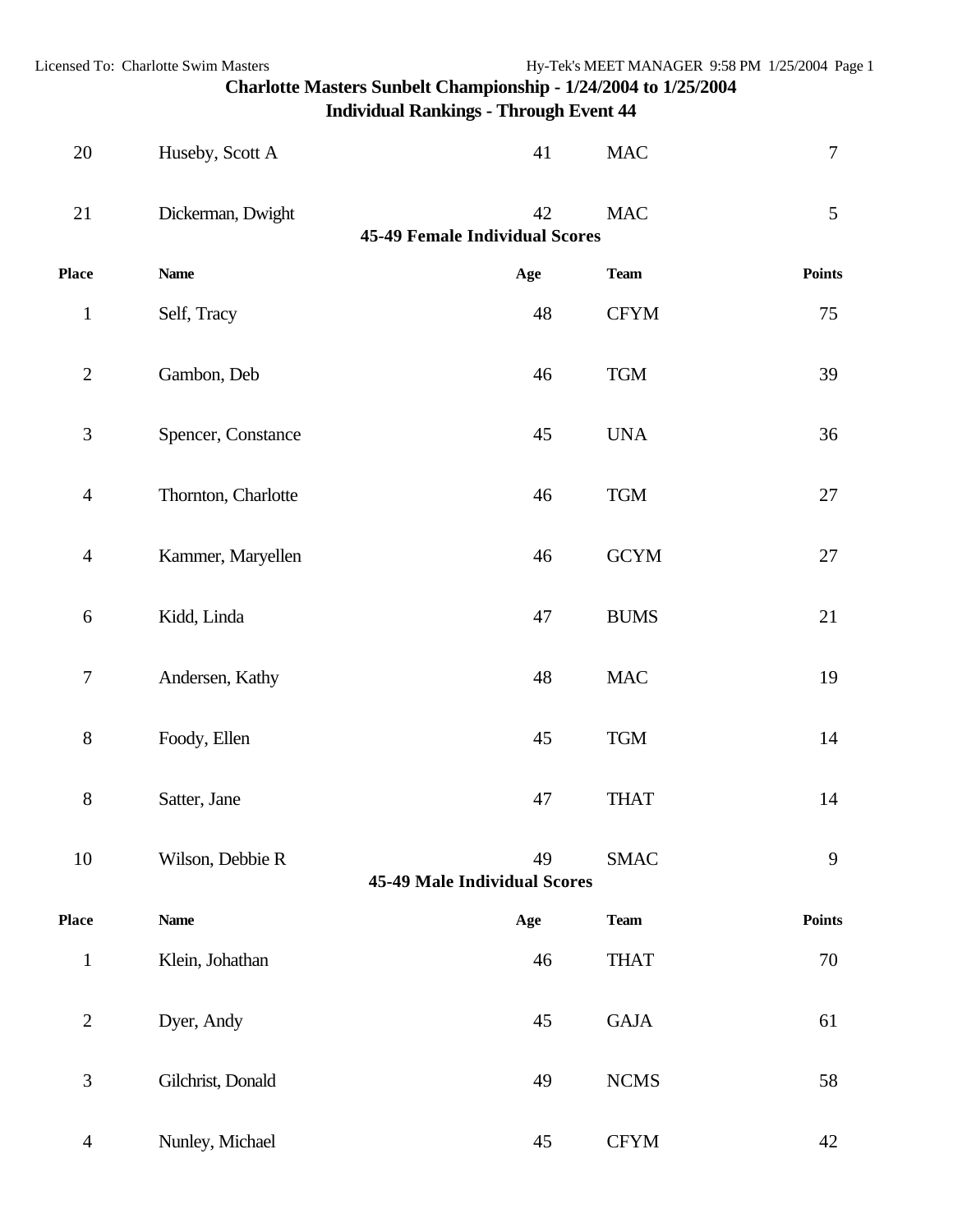| $\mathfrak s$  | Lucas, Jeff           |                                       | 46     | <b>CFYM</b>    | $41\,$           |
|----------------|-----------------------|---------------------------------------|--------|----------------|------------------|
| $\sqrt{6}$     | Dyszkiewicz, Krystian |                                       | 48     | GAJA           | 3850.            |
| $\tau$         | Lee, Doug             |                                       | $47\,$ | CSM            | 2750.            |
| $8\,$          | Rabalais, Scott       |                                       | $45\,$ | GAJA           | $27\,$           |
| $\mathbf{9}$   | Dimsdale, Todd        |                                       | 46     | <b>THAT</b>    | $22\,$           |
| $\overline{9}$ | Shields, Larry        |                                       | 47     | $\mathbf{CSM}$ | $22\,$           |
| 9              | Gaines, Jeff          |                                       | $45\,$ | <b>TGM</b>     | $22\,$           |
| $\overline{9}$ | Marsom, Phil          |                                       | $46\,$ | ${\rm NCMS}$   | $22\,$           |
| $\mathbf{9}$   | Johnson, Ken          |                                       | $46\,$ | CSM            | $22\,$           |
| 14             | Matysek, Joe          |                                       | 46     | $\mathbf{CSM}$ | 12               |
| 15             | Lehman, Fritz         |                                       | $45\,$ | ${\rm RAM}$    | $\mathbf{9}$     |
| 16             | Hearn, John           |                                       | 45     | <b>UNA</b>     | $\boldsymbol{7}$ |
| 17             | Shutt, Grey           |                                       | 45     | $\rm MAC$      | $\sqrt{5}$       |
| 18             | McKee, Bob            | <b>50-54 Female Individual Scores</b> | 47     | <b>MAC</b>     | $\mathbf{1}$     |
| Place          | <b>Name</b>           |                                       | Age    | <b>Team</b>    | <b>Points</b>    |
| $\mathbf{1}$   | Sargeant, Pat         |                                       | 50     | ${\rm RAM}$    | 81               |
| $\sqrt{2}$     | Rogers, Jennie        |                                       | 51     | AMS            | 49               |
| 3              | Phillips, Rita        |                                       | 50     | $\mathbf{CSM}$ | 41               |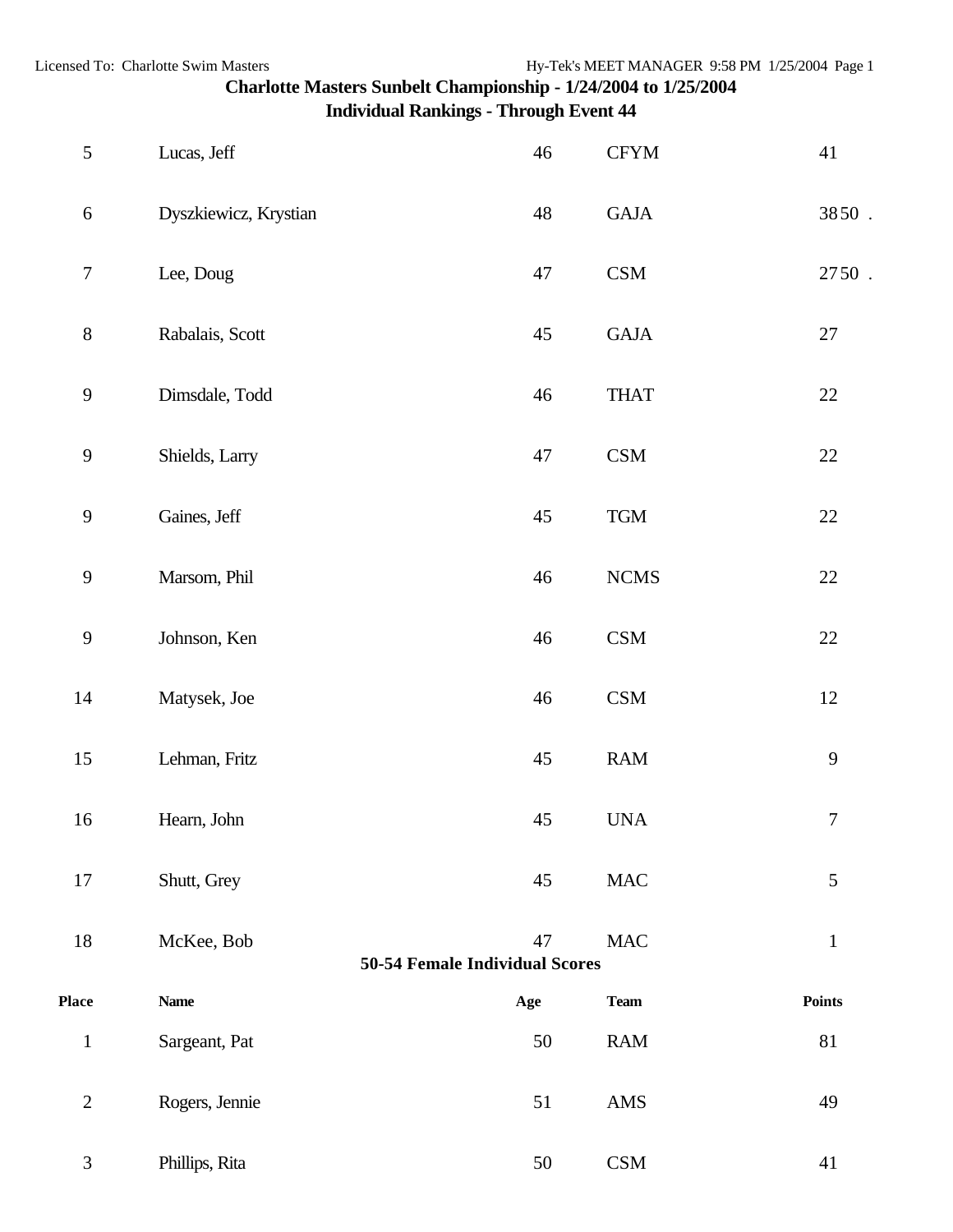| $\overline{4}$   | Sims, Ann           | 52                                   | ${\bf NCMS}$          | 30             |
|------------------|---------------------|--------------------------------------|-----------------------|----------------|
| $\sqrt{5}$       | Medearis, Rebecca   | $50\,$                               | $\mathbf{CSM}$        | 22             |
| $\boldsymbol{6}$ | Lail, Debbie L      | 50<br>50-54 Male Individual Scores   | <b>BUMS</b>           | 13             |
| Place            | <b>Name</b>         | Age                                  | <b>Team</b>           | Points         |
| $\mathbf{1}$     | Self, Glenn         | 50                                   | <b>CFYM</b>           | 63             |
| $\overline{2}$   | Schmitz, Robert     | 51                                   | <b>THAT</b>           | 55             |
| $\mathfrak{Z}$   | Boder, Bob          | 52                                   | <b>CFYM</b>           | 51             |
| $\overline{4}$   | Ferroggiaro, Fred   | 50                                   | <b>UNA</b>            | 45             |
| $\mathfrak{S}$   | Glass, Ernie        | 54                                   | $\mathbf{CSM}$        | 41             |
| 6                | Coxhead, George     | 51                                   | $\mathbf{CSM}$        | 30             |
| $\overline{7}$   | Sesler, Richard     | 54                                   | $\mathbf{CSM}$        | 29             |
| $8\,$            | Payne, Bob          | 53                                   | RAM                   | 18             |
| $8\,$            | McCall, John        | 52                                   | <b>FACT</b>           | 18             |
| 10               | Drumm, Thomas J     | 51                                   | <b>UNA</b>            | $\sqrt{5}$     |
| 11               | Coddington, Henry V | 52<br>55-59 Female Individual Scores | <b>NCMS</b>           | $\mathfrak{Z}$ |
| Place            | <b>Name</b>         | Age                                  | <b>Team</b>           | Points         |
| $\mathbf 1$      | Prall, Winifred     | 56                                   | $\operatorname{GAJA}$ | 77             |
| $\overline{2}$   | Mitchell, Jeannie R | 57                                   | AMS                   | 63             |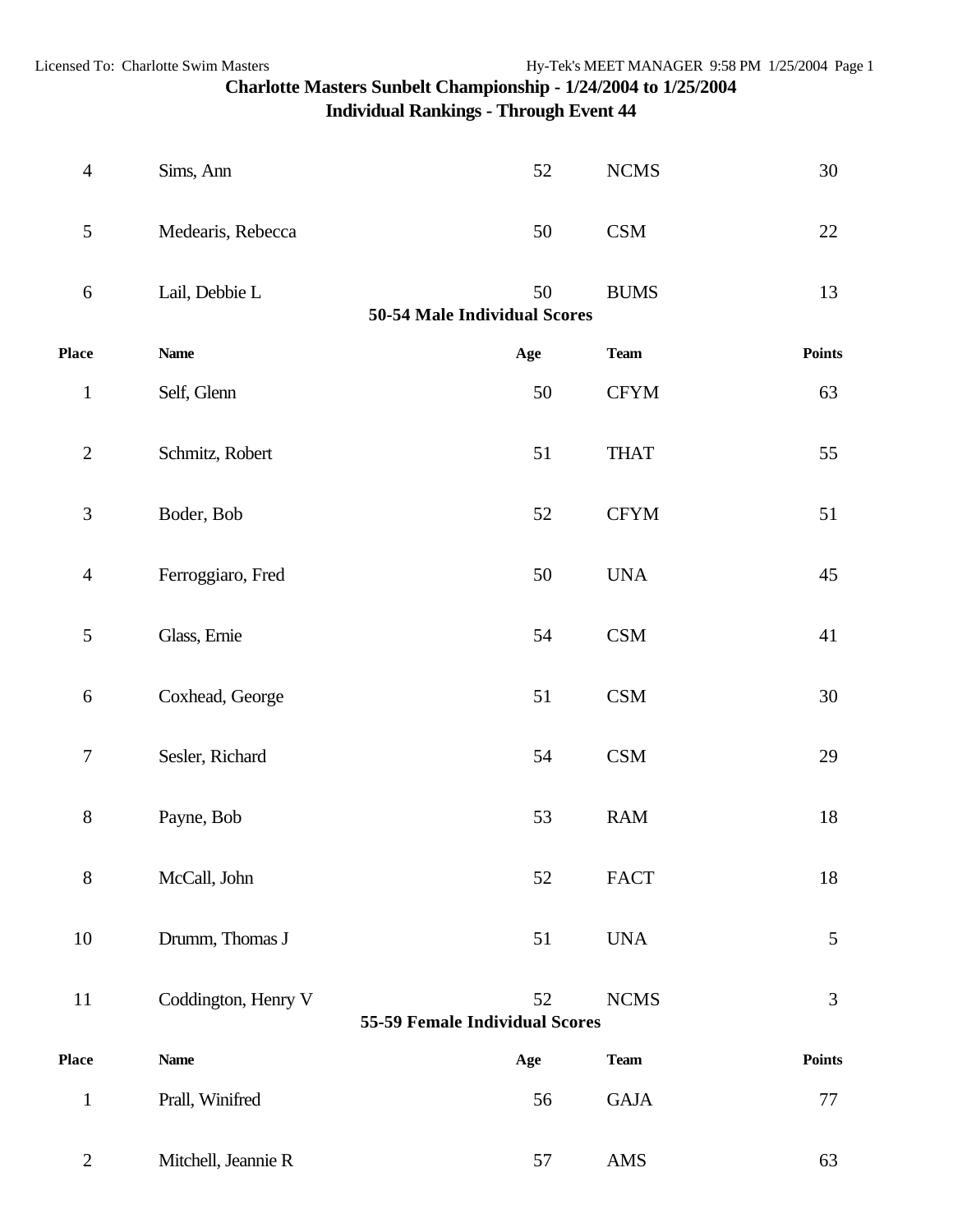| 3                | Brawer, Marian    | 58<br>55-59 Male Individual Scores          | $\mathbf{CSM}$    | 13            |
|------------------|-------------------|---------------------------------------------|-------------------|---------------|
| <b>Place</b>     | <b>Name</b>       | Age                                         | <b>Team</b>       | <b>Points</b> |
| $\mathbf{1}$     | Zeigler, John     | 58                                          | GAJA              | 90            |
| $\sqrt{2}$       | Quiggin, David    | 59                                          | $\mathrm{O^*H^*}$ | 72            |
| $\mathfrak{Z}$   | Byers, Jerry      | 56                                          | <b>UNA</b>        | 43            |
| $\overline{4}$   | Van Cleve, Jim    | 57                                          | <b>PIMM</b>       | 31            |
| $\sqrt{5}$       | Davenport, John   | 59                                          | <b>MAC</b>        | 24            |
| $\sqrt{6}$       | Richelson, Andrew | 56                                          | <b>TMS</b>        | 19            |
| $\tau$           | Mullen, Chris     | 55<br>60-64 Male Individual Scores          | <b>CSM</b>        | 13            |
| <b>Place</b>     | <b>Name</b>       | Age                                         | <b>Team</b>       | Points        |
| $\,1$            | Enyart, James     | 62                                          | <b>SAC</b>        | 52            |
| $\overline{2}$   | Poiletman, Robert | 60                                          | COLM              | 45            |
| 3                | Williamson, Bob   | 62                                          | AMS               | 41            |
| $\overline{4}$   | White, Bernie     | 60                                          | $\mathbf{CSM}$    | 40            |
| 5                | Gadol, Lou        | 62                                          | $\mathbf{CSM}$    | 32            |
| $\boldsymbol{6}$ | Kitchell, Richard | 63<br><b>65-69 Female Individual Scores</b> | $\mathbf{CSM}$    | 14            |
| <b>Place</b>     | <b>Name</b>       | Age                                         | <b>Team</b>       | <b>Points</b> |
| $\mathbf{1}$     | Newell, Sally     | 66                                          | ${\rm RAM}$       | 72            |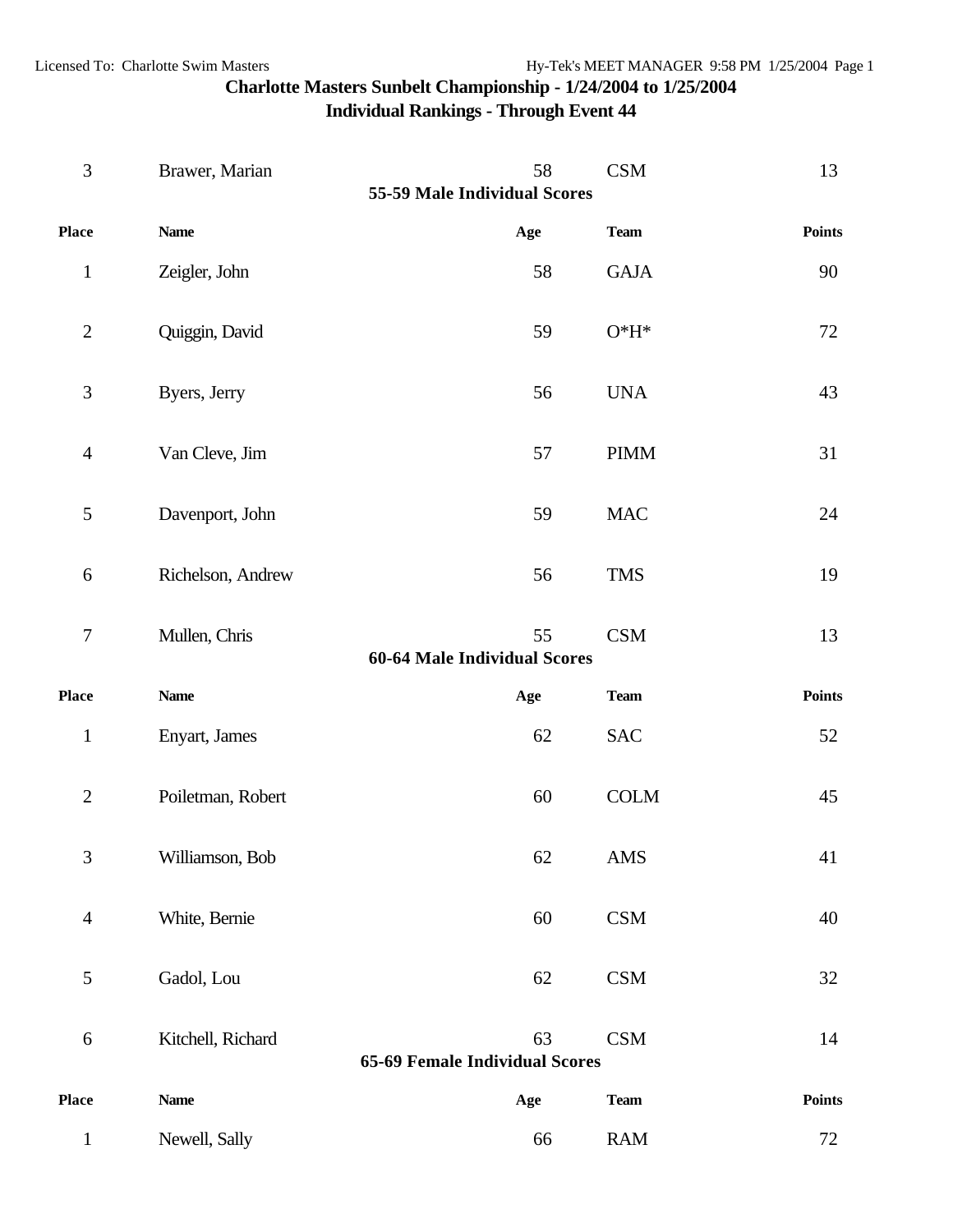| $\overline{2}$ | Penny, Penny            | 69                                          | $\mathbf{CSM}$ | 49            |
|----------------|-------------------------|---------------------------------------------|----------------|---------------|
| 3              | Kremer, Sandra          | 67                                          | <b>RAM</b>     | 32            |
| $\overline{4}$ | Vass, Mary Katherine    | 67<br>65-69 Male Individual Scores          | <b>CSM</b>     | 31            |
| Place          | <b>Name</b>             | Age                                         | <b>Team</b>    | <b>Points</b> |
| $\mathbf{1}$   | Gee, Milton             | 67                                          | <b>CSM</b>     | 59            |
| $\overline{2}$ | Clark, Jerry            | 66                                          | $\mathbf{CSM}$ | 27            |
| 3              | Will, Eberhard M        | 67<br><b>70-74 Female Individual Scores</b> | <b>BUMS</b>    | 16            |
| <b>Place</b>   | <b>Name</b>             | Age                                         | <b>Team</b>    | <b>Points</b> |
| $\mathbf{1}$   | Robbins-Bonitz, Suzanne | 70                                          | <b>SAC</b>     | 54            |
| $\overline{2}$ | Deaton, Jackie          | 72<br>70-74 Male Individual Scores          | <b>BUMS</b>    | 9             |
| <b>Place</b>   | <b>Name</b>             | Age                                         | <b>Team</b>    | <b>Points</b> |
| $\mathbf{1}$   | Mitchell, Clarke        | 71                                          | <b>AMS</b>     | 70            |
| $\overline{2}$ | Shouse, Darle           | 70                                          | <b>AWSM</b>    | 44            |
| 3              | Webber, Dick            | 74                                          | RAM            | 28            |
| $\overline{4}$ | Kortheuer, John         | 72                                          | CSM            | 27            |
| 5              | Maguire, Richard        | 71<br><b>75-79 Female Individual Scores</b> | <b>CSM</b>     | 17            |
| <b>Place</b>   | <b>Name</b>             | Age                                         | <b>Team</b>    | Points        |
| $\mathbf{1}$   | Carr, Florence E        | 78                                          | <b>FMM</b>     | 54            |
| $\overline{2}$ | <b>Billings</b> , Betty | 78                                          | $\mathbf{CSM}$ | 39            |